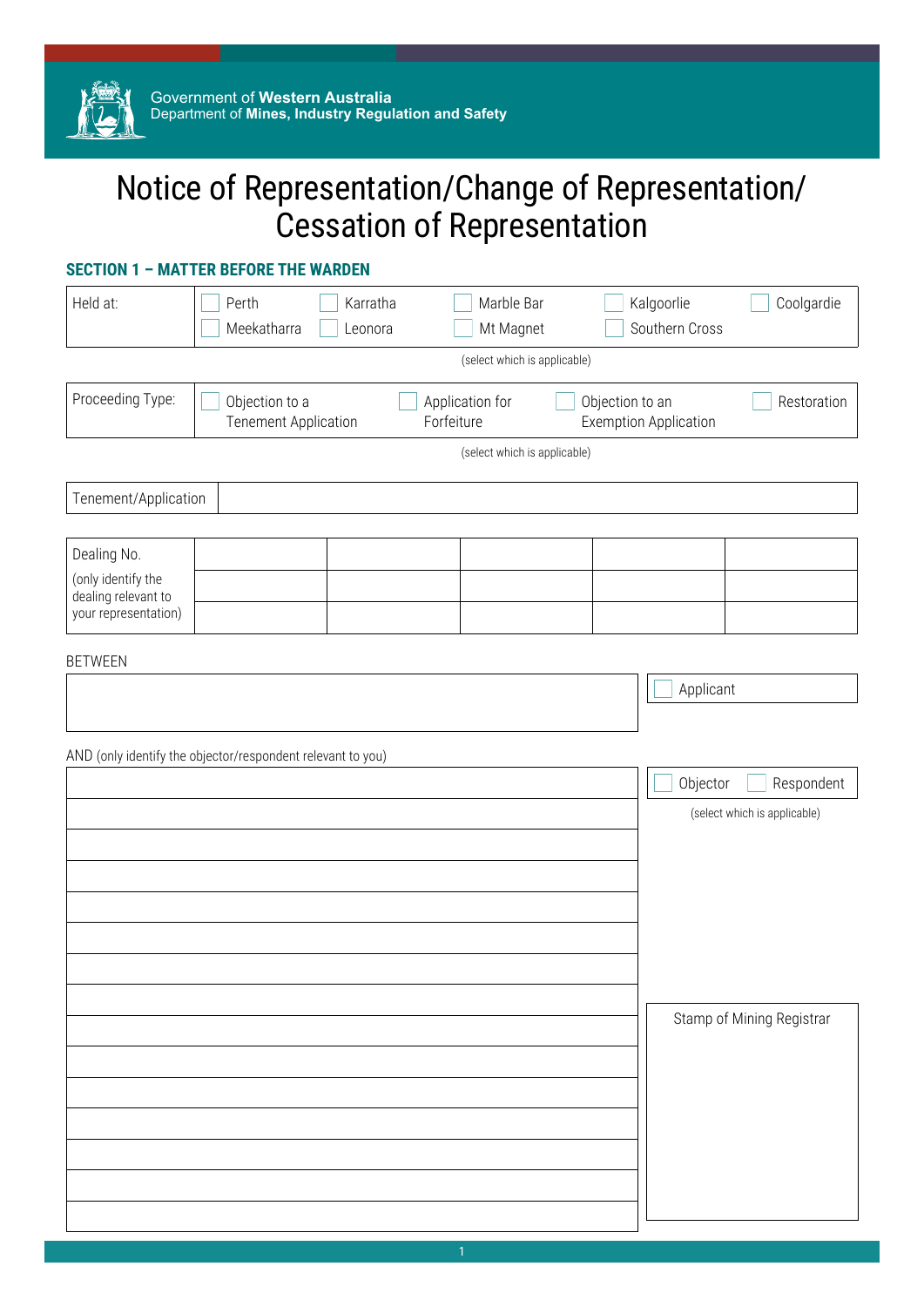### **SECTION 2 – REPRESENTATION OR CHANGE IN REPRESENTATION**

Appearing in person to represent themselves or represent a body corporate<sup>1</sup> – (Go to Section 3)

Represented by a solicitor<sup>2</sup> – (Go to Section 4)

Represented by an agent<sup>3</sup>  $-$  (Go to Section 5)

Ceasing to represent<sup>4</sup> (Go to relevant Section 3, 4 or 5)

**Note 1:** The particulars in Section 3 will be used to send all Warden's proceeding notices and correspondence to the Party and serve all documents filed by another Party.

**Note 2:** If the Party is represented by a solicitor, all Warden's proceeding notices and correspondence and all documents filed by another Party will be sent to and served on the solicitor (see particulars in Section 4).

**Note 3:** If the Party is represented by an agent, all Warden's proceeding notices and correspondence and all documents filed by another Party will be sent to and served on the agent (see particulars in Section 5).

**Note 4:** If you are ceasing to represent, please provide your details in the relevant section.

## **SECTION 3 – PARTY DETAILS**

(appearing in person to represent themselves, represent a body corporate or cessation of representing a body corporate)

Name (individual or corporation):

|                                                      | Applicant                           |
|------------------------------------------------------|-------------------------------------|
|                                                      | Objector<br>Respondent              |
|                                                      | (select which is applicable)        |
| Residential or Business Address:                     | Post Code:                          |
|                                                      |                                     |
| Email Address:                                       | Contact Number:                     |
|                                                      |                                     |
|                                                      |                                     |
| Signature:                                           | Date:                               |
|                                                      |                                     |
| <b>SECTION 4 - SOLICITOR DETAILS (if applicable)</b> |                                     |
| Name of Solicitor:                                   |                                     |
|                                                      | Applicant<br>Objector<br>Respondent |
|                                                      | (select which is applicable)        |
| Name of Firm:                                        |                                     |
|                                                      |                                     |
| <b>Business Address for Service:</b>                 | Post Code:                          |
|                                                      |                                     |
| Email Address:                                       | Contact Number:                     |
|                                                      |                                     |
| Signature:                                           | Date:                               |
| $\overline{2}$                                       |                                     |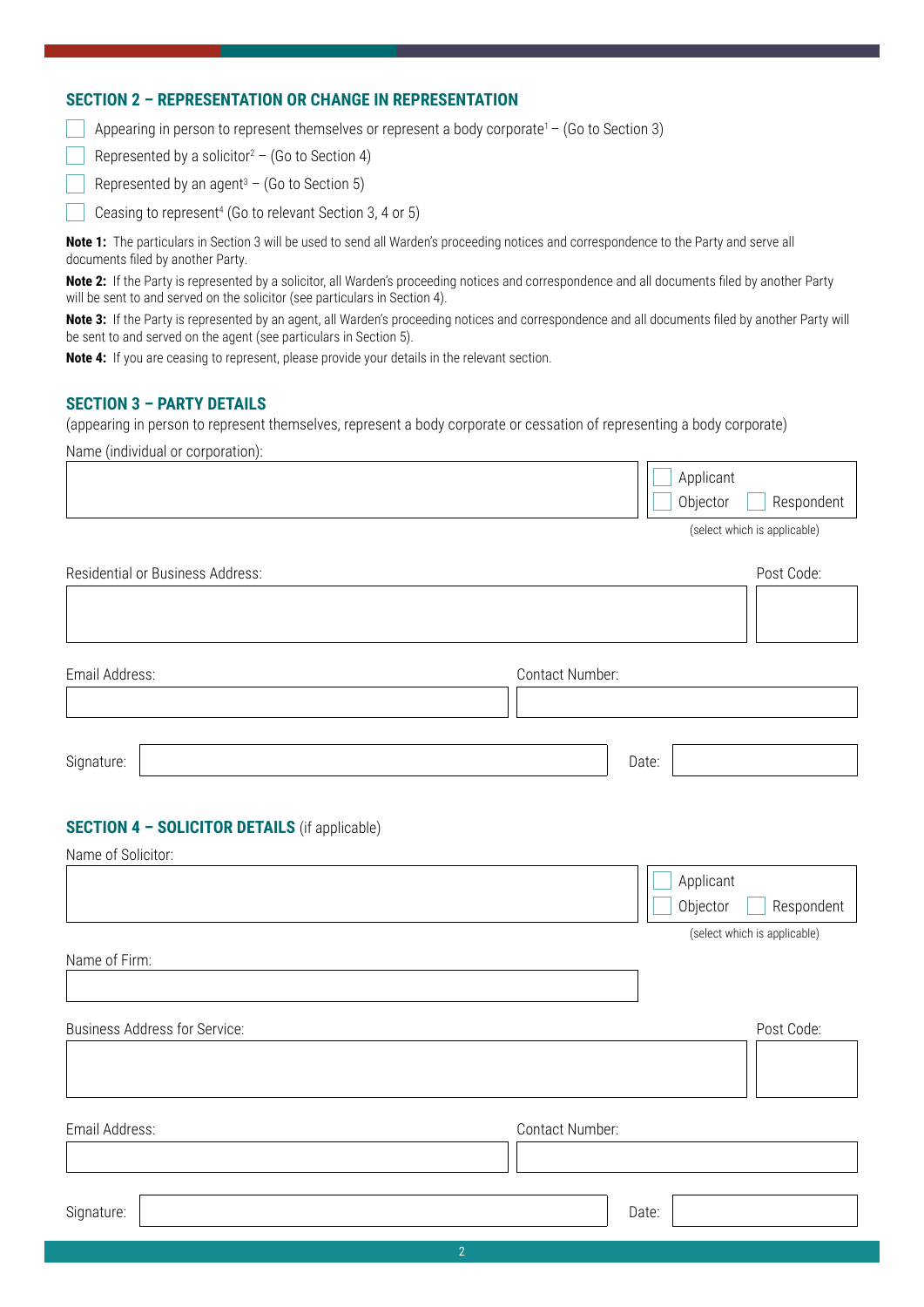# **SECTION 5 – AGENT DETAILS** (if applicable)

| Name of Agent:                       |                              |
|--------------------------------------|------------------------------|
|                                      | Applicant                    |
|                                      | Objector<br>Respondent       |
|                                      | (select which is applicable) |
| <b>Business Name:</b>                |                              |
|                                      |                              |
| <b>Business Address for Service:</b> | Post Code:                   |
|                                      |                              |
| Email Address:                       | Contact Number:              |
|                                      |                              |
| Signature:                           | Date:                        |

### **SECTION 6 – PROCEDURE FOR FILING**

The Party or their representative must lodge this Notice of Representation, Change in Representation or Cessation of Representation with the Warden's Officer or Mining Registrar where the matter is being held. The Notice can be lodged in person, by post, by email or via the [Mineral Titles Online \(MTO\) system](https://www.dmp.wa.gov.au/Mineral-Titles-online-MTO-1464.aspx) (MTO online transactions - lodge supporting documentation relating to a Warden's Court matter). This Notice must be lodged within the timeframes prescribed under Part VIII, Division 8A of the Mining Regulations 1981.

### **Perth Office <b>Kalgoorlie Kalgoorlie**

| In person: | Mineral House, 100 Plain Street<br>East Perth WA 6004 |
|------------|-------------------------------------------------------|
| By post:   | Locked Bag 100<br>East Perth WA 6892                  |
| By email:  | wardens.officer@dmirs.wa.gov.au                       |

### **Karratha Leonora**

|                  | <b>In person or</b> $ $ The Quarter, 2nd Floor |
|------------------|------------------------------------------------|
| <b>By post:</b>  | 20 Sharpe Avenue (Box 518)                     |
|                  | Karratha WA 6714                               |
| <b>By email:</b> | mineraltitles.karratha@dmirs.wa.gov.au         |

|                  | In person or   General Street (Locked Bag 7) |
|------------------|----------------------------------------------|
| By post:         | Marble Bar WA 6760                           |
| <b>By email:</b> | mineraltitles.marblebar@dmirs.wa.gov.au      |

| <b>By post:</b>  | <b>In person or</b>   Cnr Richardson & Hepburn Streets<br>Mount Magnet WA 6638 |
|------------------|--------------------------------------------------------------------------------|
| <b>By email:</b> | mineraltitles.mtmagnet@dmirs.wa.gov.au                                         |

| In person: | Cnr Hunter and Broadwood Streets<br>West Kalgoorlie WA 6430 |
|------------|-------------------------------------------------------------|
| By post:   | Locked Bag 405<br>Kalgoorlie WA 6433                        |
| Email:     | mineraltitles.kalgoorlie@dmirs.wa.gov.au                    |

| By post:  | <b>In person or</b>   Rochester Street (Box 173)<br>Leonora WA 6438 |
|-----------|---------------------------------------------------------------------|
| By email: | mineraltitles.leonora@dmirs.wa.gov.au                               |

### **Marble Bar Meekatharra**

|                  | In person or   Savage Street (Box 7)      |
|------------------|-------------------------------------------|
| <b>By post:</b>  | Meekatharra WA 6642                       |
| <b>By email:</b> | mineraltitles.meekatharra@dmirs.wa.gov.au |

### **Mount Magnet Southern Cross**

| By post:  | In person or $ $ Canopus Street<br>Southern Cross WA 6426 |
|-----------|-----------------------------------------------------------|
| By email: | mineraltitles.southerncross@dmirs.wa.gov.au               |

Office addresses for Regional mining registrars also available at: **[www.dmirs.wa.gov.au/content/regional-offices](http://www.dmirs.wa.gov.au/content/regional-offices)**